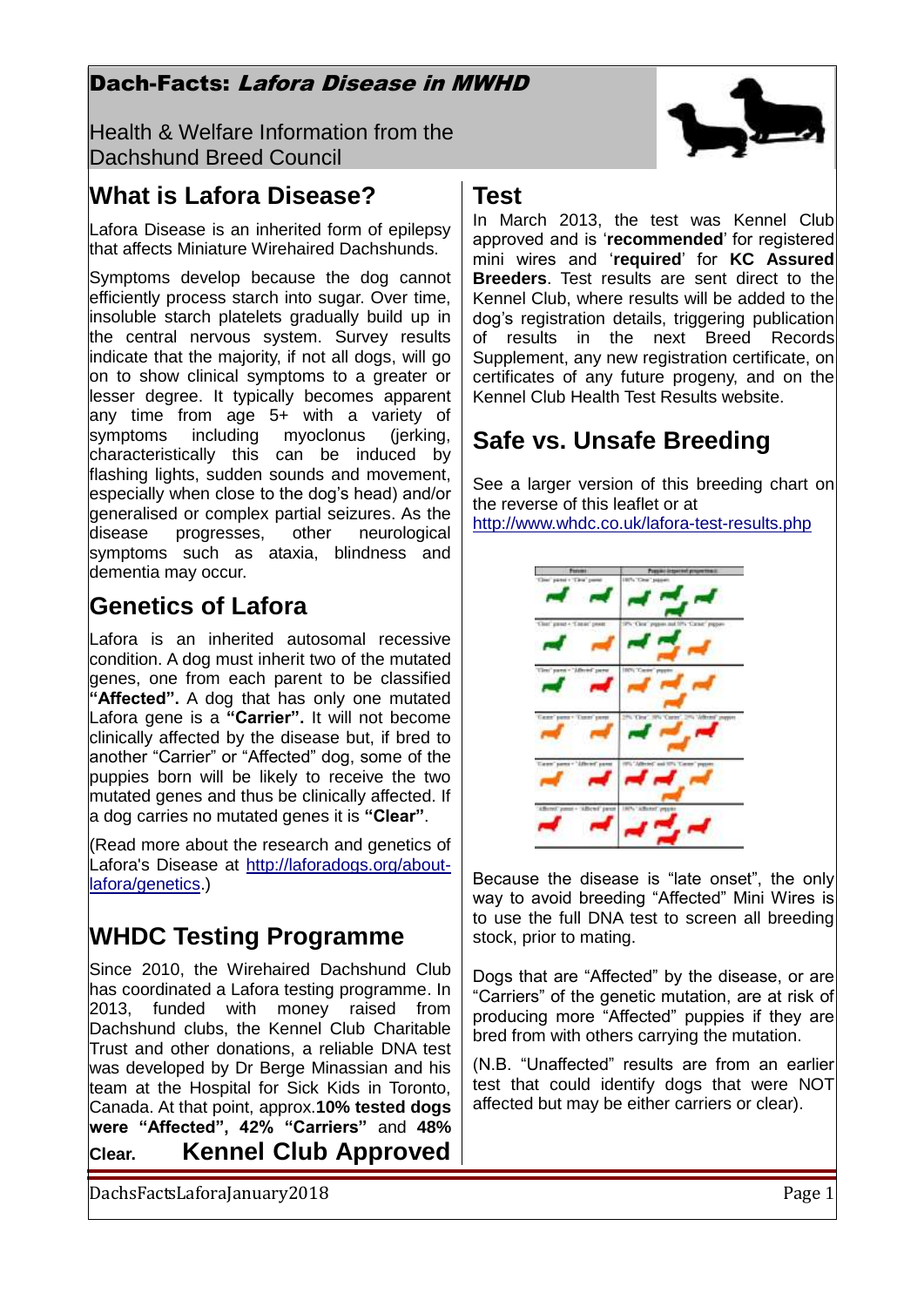### Dach-Facts: Lafora Disease in MWHD

Health & Welfare Information from the Dachshund Breed Council

### **Current Situation (Jan 2018)**

More than 700 samples have now been tested and the frequency of affected dogs has dropped to 5%, and carriers to 21.6% respectively.

Since the DNA test was introduced, the DBC has reporting the number of litters that are 'unsafe' and at risk producing Affected puppies. Unsafe combinations are:

- Not Tested to Not Tested
- Carrier to Carrier
- Affected to Carrier
- Affected to Affected
- Carrier to Not Tested
- Carrier to Not Affected
- Affected to Not Affected
- Not Affected to Not Affected
- Not Tested to Not Affected.

Mini Wire Litters - Lafora Status



During 2017, 92% of litters were 'lafora safe' – there is NO Excuse for any unsafe litters, now that the DNA test is so readily available.

# **Who should test?**

The Breed Council's and all UK Dachshund Breed Clubs' Code of Ethics states breeders will:

"*Use all Health Scheme tests currently required or recommended for the KC Assured Breeder Scheme on all breeding stock. Make responsible decisions in the light of Health Scheme test results to avoid producing clinically affected puppies and will follow any breeding advice issued under each scheme prior to breeding."*

### **Owners of Show-Winning Dogs.**

As show-winning dogs are in demand for breeding and therefore have a greater influence on the general health of the population, owners of top-winning dogs should lead the way.

#### **Owners of Stud Dogs**

Stud dog owners have a responsibility to the breed to know not only the status of their own dog but also that of any bitches brought to them and refuse to mate any unsafe pairings, or better still, test your stud AND insist that you will only allow a mating with a tested bitch, as that will encourage others to test.

### **Owners of dams**

Ensure you know the status of both your own dog and that of any prospective studs. Dogs should not be mated unless you can **guarantee that no affected dogs will be born**. Sadly, experience suggests that you cannot always take the word of the owner.

### **Owners of dogs that might be affected**

1: If your dog shows symptoms, alert the breeder of your dog now and get your dog tested as soon as possible.

2. Check the status of your dog's dam, sire and known littermates on the Kennel Club Health Test Results website. If any are affected, use the diagram and information on the WHDC test pages to decide whether your dog might be affected or contact the WHDC testing team for advice.

## **How to get your dog tested**

The Kennel Club Approved Lafora DNA test is available from Dr Berge Minassian at the Hospital for Sick Children in Canada, with support from the Wirehaired Dachshund Club (WHDC).

The test costs approximately £225 including courier and vet fees, but a subsidy is available

DachsFactsLaforaJanuary2018 Page 2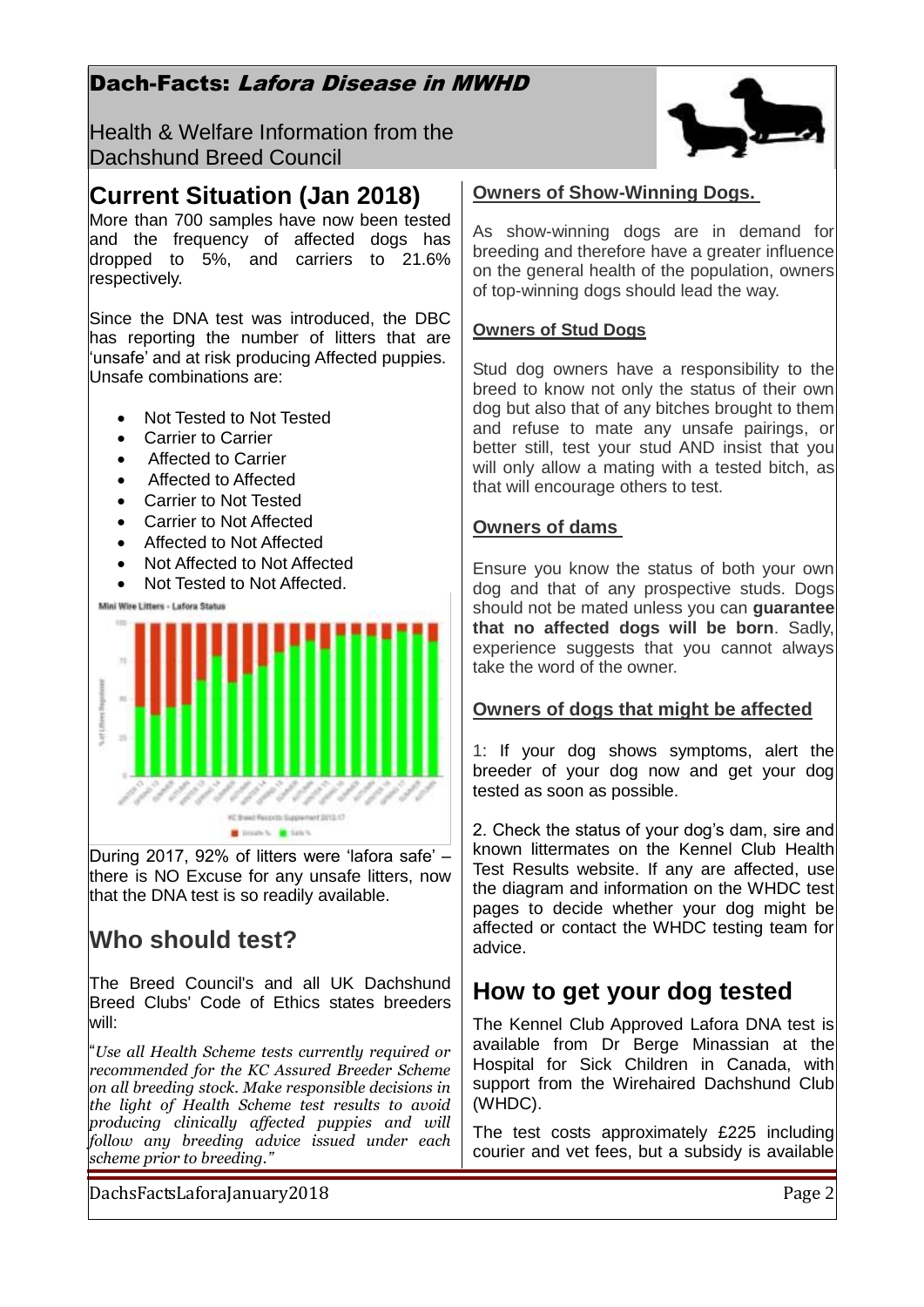### Dach-Facts: Lafora Disease in MWHD

Health & Welfare Information from the Dachshund Breed Council



if tested via the WHDC regular bulk testing sessions in the UK, minimising vet and courier fees and simplifying the testing process for owners. The total subsidised price is £150.

Please visit [www.whdc.co.uk](http://www.whdc.co.uk/) for the latest news or contact a member of the testing team to confirm the date of the next testing session:

### **Nora Price: 01543 276797**

*pn.price274@btinternet.com*

#### **Sue Holt:** *0161 308 4403*

### *[susan.holt@talktalk.net](mailto:susan.holt@talktalk.net)*

Owners may request a test direct to Dr Minassian. However, individual enquiries reduce time for his invaluable research into developing a treatment for the human and canine form of Lafora. Enquirers must organise their own test, courier paperwork and payment etc. All results are shared with the WHDC and Kennel Club.

### **Progression Survey**

Dr Clare Rusbridge of the University of Surrey's School of Veterinary Medicine and the Toronto Hospital team, supported by the Dachshund Breed Council, continue to monitor the progression of the condition in Lafora affected dogs. Details of their [latest research](https://www.fitzpatrickreferrals.co.uk/press_releases/2017/08/new-research-helps-dogs-and-children-with-lafora-disease-a-rare-and-severe-epilepsy/?utm_source=facebook&utm_campaign=news&utm_medium=social) was published in August 2017 in PLOS One.

To take part in this important ongoing project, please complete the form at this link:

[http://www.laforadogs.com/owning-a](http://www.laforadogs.com/owning-a-laforadog/progression-survey/)[laforadog/progression-survey/](http://www.laforadogs.com/owning-a-laforadog/progression-survey/)

or contact Gill Key (details opposite).

### **Further Information:**

### **Dachshund Breed Council's Health website**

www.dachshundhealth.org.uk

For the latest Dachshund health and welfare information and advice.

This DBC Dach-Facts leaflet has been written in conjunction with the

### **Laforadogs Support Group:**

- Working to eradicate Lafora
- Advice on how to manage and cope with a dog suffering from Lafora
- Raising awareness
- Supporting fundraising for research

#### [www.laforadogs.com](http://www.laforadogs.com/)

#### **Gill Key 01934 862992**

### [laforadogs@btinternet.com](mailto:laforadogs@btinternet.com)



**Please print a copy of this from either of the above web sites and take it to your vet so they are up to date with what is happening.**